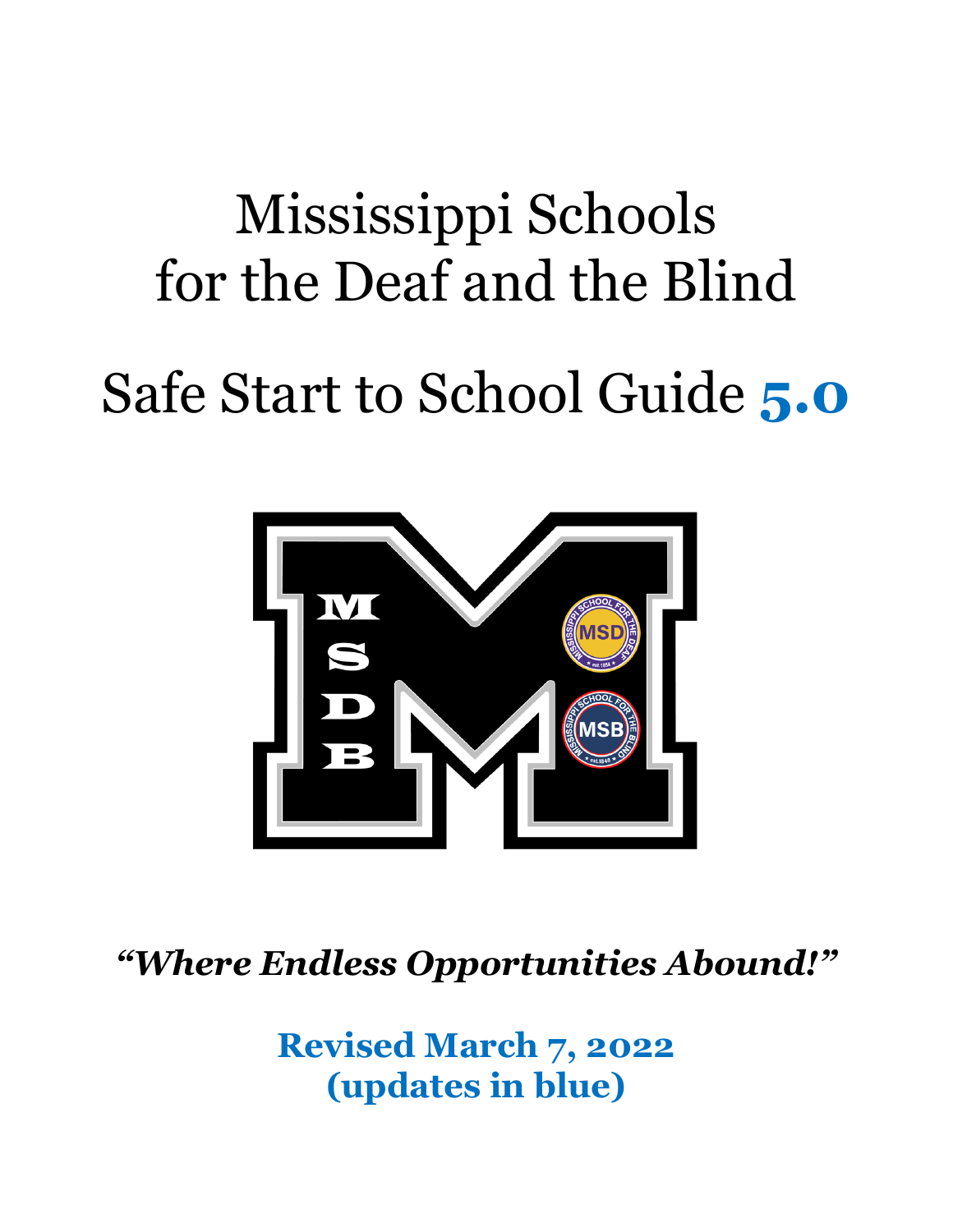#### **A MESSAGE FROM OUR SUPERINTENDENT – March 7, 2022**

Dear Families,

Omicron reared its ugly head, and we are now on the other side of it, hopefully for good! I want to say THANK YOU to the entire MSDB school community for weathering what was the most contagious variant to date.

The great news is that the number of positive cases has plummeted in Mississippi, nationwide, and on the MSDB campus. Because of the low numbers on our campus and the recent CDC updates at the link below, **MASKS WILL BE OPTIONAL** for everyone beginning March 7, 2022, in all areas including school buses. Masks MUST continue to be worn for five (5) days after someone returns from isolation or quarantine. **<https://www.cdc.gov/coronavirus/2019-ncov/prevent-getting-sick/about-face-coverings.html>,**

We will continue frequent hand sanitization and social distancing when possible, along with weekly on-campus testing and use of our ActivePure Air Purification System in every classroom. In addition, we now have home tests readily available should a student or staff member need one to return to school after quarantine or isolation.

I would like to encourage you to talk to your doctors about vaccination and/or boosters. Free vaccinations are available and can be found at: **[https://msdh.ms.gov/msdhsite/\\_static/14,0,420,976.html](https://msdh.ms.gov/msdhsite/_static/14,0,420,976.html)** For more information regarding the effectiveness or health concerns surrounding vaccines, please visit: **[https://www.cdc.gov/coronavirus/2019-ncov/vaccines/effectiveness.html?s\\_cid=10464:vaccine%20effectiveness](https://www.cdc.gov/coronavirus/2019-ncov/vaccines/effectiveness.html?s_cid=10464:vaccine%20effectiveness:sem.ga:p:RG:GM:gen:PTN:FY21) [:sem.ga:p:RG:GM:gen:PTN:FY21](https://www.cdc.gov/coronavirus/2019-ncov/vaccines/effectiveness.html?s_cid=10464:vaccine%20effectiveness:sem.ga:p:RG:GM:gen:PTN:FY21)**

I do ask that you submit a copy of your child's vaccination/booster card (if applicable) to help us with contact tracing. As always, if your child is sick, with or without fever, please keep them home and have them tested as soon as possible. If modifications to our Safe Start to School Guide are needed, we will notify you via email, social media, and by all other possible means of communication. Here's to hoping the worst days are behind us!

Sincerely,

Jeremy Stinson, Ph.D. MSDB Superintendent [jeremy.stinson@msdbk12.org](mailto:jeremy.stinson@msdbk12.org) (601) 984-8203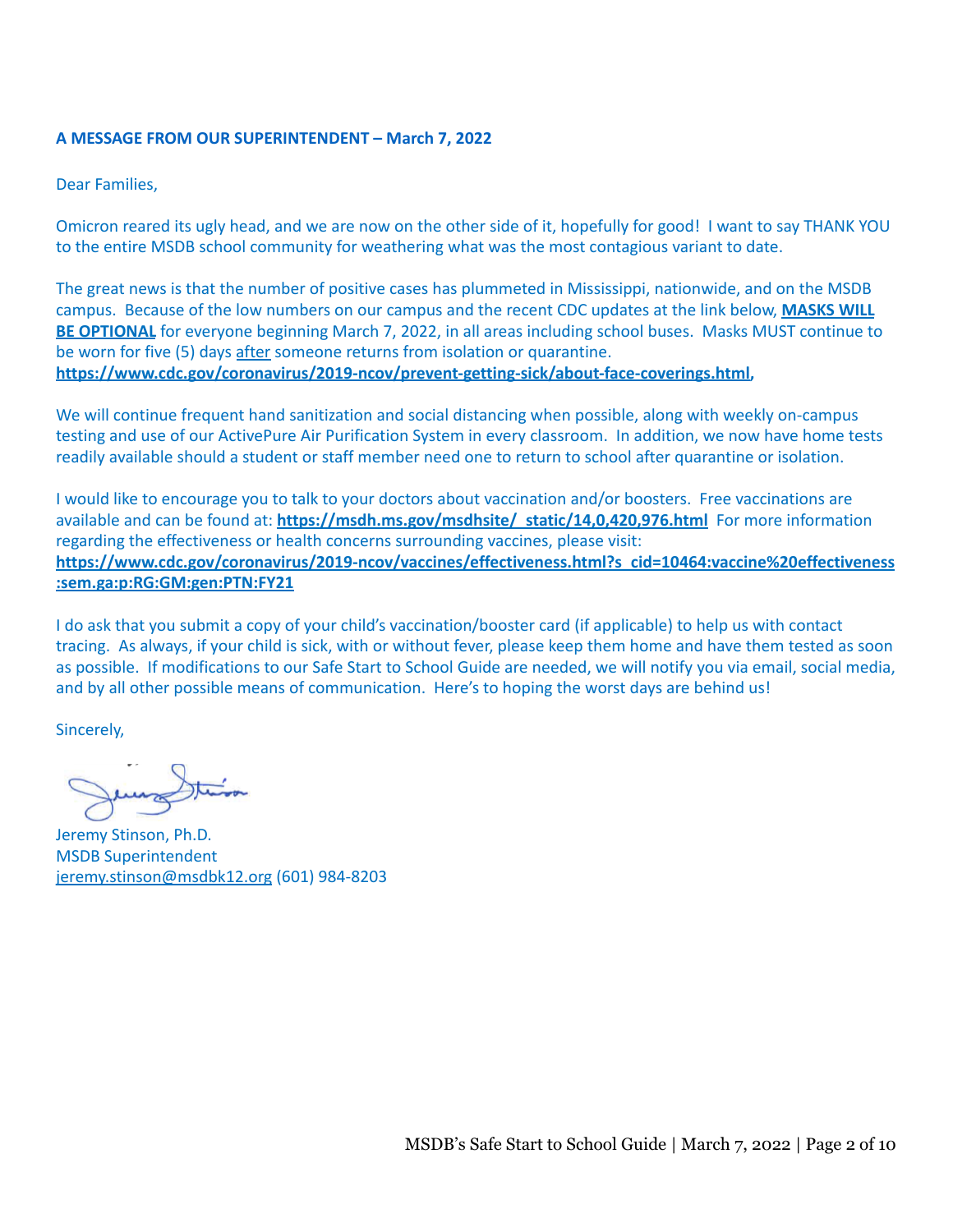#### 2021-2022 School Calendar

Mississippi Schools for the Deaf and the B lind

| Aug 3-6          | Professional Dievelopmient Days  |
|------------------|----------------------------------|
| Aug 9            | First Day of School for Students |
| Sep 6            | Labor Day                        |
| Sep 8            | Progress Reports                 |
| Oct 11-12        | Fall Break                       |
| Oct 15           | Report Cards                     |
| Nov 10           | Progress Reports                 |
| Nov 22-26        | Thanksgiving Vacation            |
| Dec 20-Dec 31    | Winter Break                     |
| Jan 3            | Professional D evelopm ent Day   |
| Jan 7            | Report Cards                     |
| Jan 17           | Martin Luther King, Jr. Day      |
| Feb <sub>2</sub> | Progress Reports                 |
| Feb 21           | Presidents' Day                  |
| Mar 11           | Report Cards                     |
| Mar 14-18        | Spring Break                     |
| April 15-18      | Easter Break                     |
| April 20         | Progress Reports                 |
| May 9            | Professional Development Day     |
| May 20           | Graduation                       |
| May 25           | Report Cards                     |
| May 26           | Last Day of School               |
| M ay 30          | Memorial Dav                     |

| <b>Staff Schedule</b> |                                    |
|-----------------------|------------------------------------|
| July 27               | Head Nurse and Counselors report   |
| Aug 3                 | 9 m onth staff report              |
| May 27                | last day for 9 month staff         |
| June 3.               | Head Nurse and Counselors last day |

| 16      | 17                                                                                | 18                                                                    | 19                                                                           | 20                                                                | 21                                                                                                                                           |
|---------|-----------------------------------------------------------------------------------|-----------------------------------------------------------------------|------------------------------------------------------------------------------|-------------------------------------------------------------------|----------------------------------------------------------------------------------------------------------------------------------------------|
| 23      | 24                                                                                | 25                                                                    | 26                                                                           | 27                                                                | 28                                                                                                                                           |
| 30      | 31                                                                                |                                                                       |                                                                              |                                                                   |                                                                                                                                              |
|         |                                                                                   |                                                                       |                                                                              |                                                                   |                                                                                                                                              |
| S       | м                                                                                 | T                                                                     | W                                                                            | T                                                                 | F                                                                                                                                            |
|         |                                                                                   | 1                                                                     | 2                                                                            | 3                                                                 | 4                                                                                                                                            |
| 6       | 7                                                                                 | 8                                                                     | 9                                                                            | 10                                                                | 11                                                                                                                                           |
|         | 14                                                                                | 15                                                                    | 16                                                                           | 17                                                                | 18                                                                                                                                           |
| 20      | 21                                                                                | 22                                                                    | 23                                                                           | 24                                                                | 25                                                                                                                                           |
| 27      | 28                                                                                |                                                                       |                                                                              |                                                                   |                                                                                                                                              |
|         |                                                                                   |                                                                       |                                                                              |                                                                   |                                                                                                                                              |
|         |                                                                                   |                                                                       |                                                                              |                                                                   |                                                                                                                                              |
| S       | M                                                                                 | Τ                                                                     | W                                                                            | T                                                                 | F                                                                                                                                            |
|         |                                                                                   | 1                                                                     | 2                                                                            |                                                                   | 4                                                                                                                                            |
| 6       | 7                                                                                 | 8                                                                     | 9                                                                            | 10                                                                | 11                                                                                                                                           |
|         | 14                                                                                |                                                                       |                                                                              | 17                                                                | 18                                                                                                                                           |
|         |                                                                                   |                                                                       |                                                                              |                                                                   | 25                                                                                                                                           |
|         |                                                                                   |                                                                       |                                                                              |                                                                   |                                                                                                                                              |
|         |                                                                                   |                                                                       |                                                                              |                                                                   |                                                                                                                                              |
|         |                                                                                   |                                                                       |                                                                              |                                                                   |                                                                                                                                              |
|         |                                                                                   |                                                                       | W                                                                            |                                                                   | F                                                                                                                                            |
|         |                                                                                   |                                                                       |                                                                              |                                                                   | 1                                                                                                                                            |
|         |                                                                                   |                                                                       |                                                                              |                                                                   | 8                                                                                                                                            |
|         |                                                                                   |                                                                       |                                                                              |                                                                   | 15                                                                                                                                           |
|         |                                                                                   |                                                                       |                                                                              |                                                                   | 22                                                                                                                                           |
|         |                                                                                   |                                                                       |                                                                              |                                                                   | 29                                                                                                                                           |
|         |                                                                                   |                                                                       |                                                                              |                                                                   |                                                                                                                                              |
|         |                                                                                   |                                                                       |                                                                              |                                                                   |                                                                                                                                              |
|         |                                                                                   |                                                                       |                                                                              |                                                                   | F                                                                                                                                            |
|         |                                                                                   |                                                                       |                                                                              |                                                                   | 6                                                                                                                                            |
|         |                                                                                   |                                                                       |                                                                              |                                                                   | 13                                                                                                                                           |
|         |                                                                                   |                                                                       |                                                                              |                                                                   | 20                                                                                                                                           |
|         |                                                                                   |                                                                       |                                                                              |                                                                   | 27                                                                                                                                           |
|         |                                                                                   |                                                                       |                                                                              |                                                                   |                                                                                                                                              |
|         |                                                                                   |                                                                       |                                                                              |                                                                   |                                                                                                                                              |
|         |                                                                                   |                                                                       |                                                                              |                                                                   |                                                                                                                                              |
|         |                                                                                   |                                                                       |                                                                              |                                                                   |                                                                                                                                              |
|         |                                                                                   |                                                                       | <b>June 2022</b>                                                             |                                                                   |                                                                                                                                              |
| s       | M                                                                                 | Τ                                                                     | W                                                                            | Τ                                                                 | F                                                                                                                                            |
|         |                                                                                   |                                                                       | 1                                                                            | 2                                                                 | 3                                                                                                                                            |
| 5<br>12 | 6<br>13                                                                           | 7<br>14                                                               | 8<br>15                                                                      | 9<br>16                                                           | 10<br>17                                                                                                                                     |
|         | 13<br>13<br>20<br>27<br>S<br>3<br>10<br>17<br>24<br>S<br>1<br>8<br>15<br>22<br>29 | 21<br>28<br>M<br>4<br>11<br>18<br>25<br>M<br>2<br>9<br>16<br>23<br>30 | 15<br>22<br>29<br>Τ<br>5<br>12<br>19<br>26<br>T<br>3<br>10<br>17<br>24<br>31 | 16<br>23<br>30<br>6<br>13<br>20<br>27<br>W<br>4<br>11<br>18<br>25 | February 2022<br>March 2022<br>3<br>24<br>31<br><b>April 2022</b><br>T<br>7<br>14<br>21<br>28<br><b>May 2022</b><br>T<br>5<br>12<br>19<br>26 |

January 2022

W

Τ

 $\top$ 

 $\left| 4 \right\rangle$  $\overline{7}$  S

S

 $\mathbb S$ 

 $\overline{\mathbf{s}}$ 

 $\overline{2}$ 

 $\overline{\mathbb{S}}$ 

F

S. M

 $\sqrt{2}$ 

 $3<sup>°</sup>$ 

| s  | м  | $\top$ | W  | т  | F  |    |
|----|----|--------|----|----|----|----|
|    |    |        | 1  | 2  | 3  |    |
| 5  | 6  | 7      | 8  | 9  | 10 | 11 |
| 12 | 13 | 14     | 15 | 16 | 17 | 18 |
| 19 | 20 | 21     | 22 | 23 | 24 | 25 |
| 26 | 27 | 28     | 29 | 30 |    |    |



|  | Calendar Templates by Vertex42.com |
|--|------------------------------------|

https://www.vertex42.com/calendars/school-calendar.html

MSDB's Safe Start to School Guide | March 7, 2022 | Page 3 of 10

### **Category of Events**





**July 2021** 

W  $\mathsf{T}$ 

August 2021

 $\blacktriangleleft$  $5<sub>1</sub>$  $6<sub>1</sub>$ 

September 2021

W  $\top$ 

 $\overline{1}$  $\overline{2}$ 

 $30\,$ 

October 2021

W  $\top$ 

November 2021

W  $\top$ 

 $\boldsymbol{4}$ 

 ${\bf 10}$ 

December 2021

W

F S

 $\overline{2}$ 

 $\overline{9}$ 

F S

 $\mathsf F$ S

 $\overline{\mathbf{3}}$ 

> F

> $\overline{\mathsf{F}}$  $\overline{\mathbb{S}}$

F

 $\overline{\mathbf{s}}$ 

 $\boldsymbol{9}$ 

 $\mathbb S$ 

 $\overline{9}$ 

Τ  $\overline{\mathbf{2}}$ 

S

 $\overline{4}$ 

S

 $\mathbf{1}$ 

 $30\,$ 

S

S M  $\top$ 

 $10<sub>1</sub>$ 

 $\overline{\mathbb{S}}$ M

 $\overline{7}$ 

S M

М

M

 $\overline{9}$ 

M

 $\overline{13}$ 

-22

Category of Events

Τ

T. W  $\top$ 

 $\top$ 

 $\top$  $\overline{\mathbf{2}}$ 

 $\overline{9}$ 

Τ

Professional Dievelopment (no school for students) First and Last days of school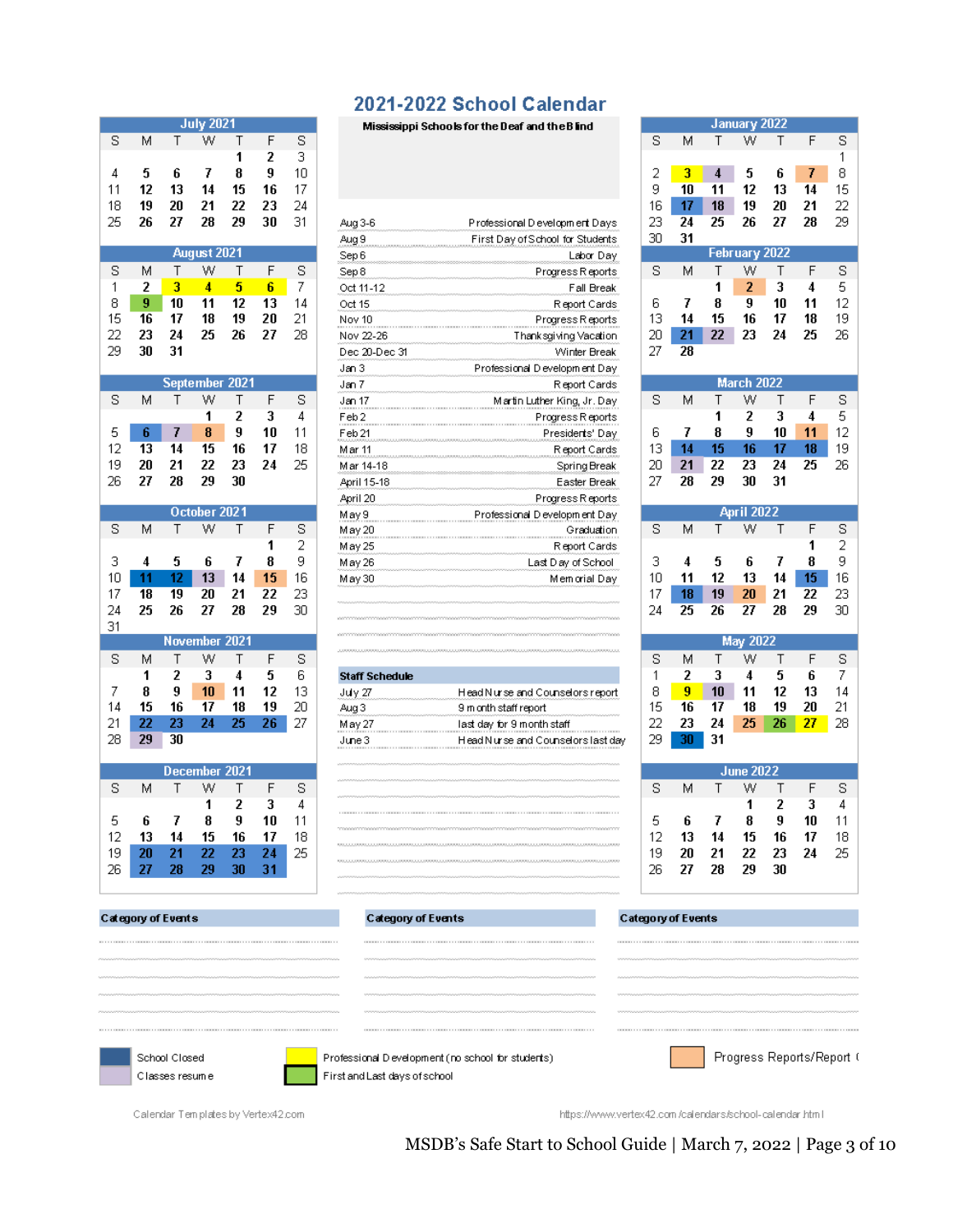# **GENERAL INFORMATION**

Our district is the Mississippi Schools for the Deaf and the Blind (MSDB) with two distinct schools. The Mississippi School for the Deaf serves children from age 3-21 who are deaf, hard of hearing, or deafblind. The Mississippi School for the Blind serves children from age 3-21 who are blind, visually impaired, or deafblind. Our agency also includes statewide services which encompass our birth to three SKI\*HI program and other services that are in development, the Mississippi Assistance Center (MAC) which provides appropriate sensory-specific assessments and recommendations to families and districts and facilitates the admissions process to both schools, and the Mississippi Instructional Resource Center (MIRC) which provides access to textbooks and instructional materials to districts serving students with visual impairments.

# **ACADEMIC PROGRAMMING**

#### **In-Person Learning**

All MSDB students will continue with in-person learning. Due to the increasing COVID-19 numbers, we ask that parents and other visitors not come to campus, except for athletic events and urgent matters pre-approved by the principal or superintendent.

Remember, if your student requires medications during the school day and rides a bus, be sure to give it to the bus chaperone and they will bring it to the nurse. Students will attend classes on campus Monday-Friday with departure at 1:40 p.m. on Fridays. There are a few exceptions to accommodate for holidays. Please refer to the 2021-2022 school calendar on page three (3) of this plan.

### **Virtual Option Due to Exposure or Outbreaks**

Though our goal is to remain on campus the entire year, there may be times when an individual student, small group, or class requires a quarantine. You will receive a notification from the school explaining that your child needs to be quarantined due to exposure to a positive COVID-19 case. There may also be times when our adult supervision coverage is inadequate to meet student needs. Our goal will always be to avoid temporary closure or quarantine at all costs.

If the virtual option is needed, students will receive mostly live, virtual instruction from a certified teacher, and a classroom assistant may help virtual students through tutoring sessions. There also may be some independent work required when the teacher is not live on the screen. All virtual instruction and learning must total at least 330 minutes through the Learning Management System (LMS) called Canvas, which is the equivalent of a full day of in-person learning.

Before a student is allowed to participate in virtual learning due to an exposure or outbreak, he or she must meet the following eligibility criteria, and the student/parent must agree to abide by the policies below:

• Parents and students must sign and return the agreement in Appendix A of this plan that acknowledges receipt and acceptance of, and commitment to, the district policy pertaining to virtual learning.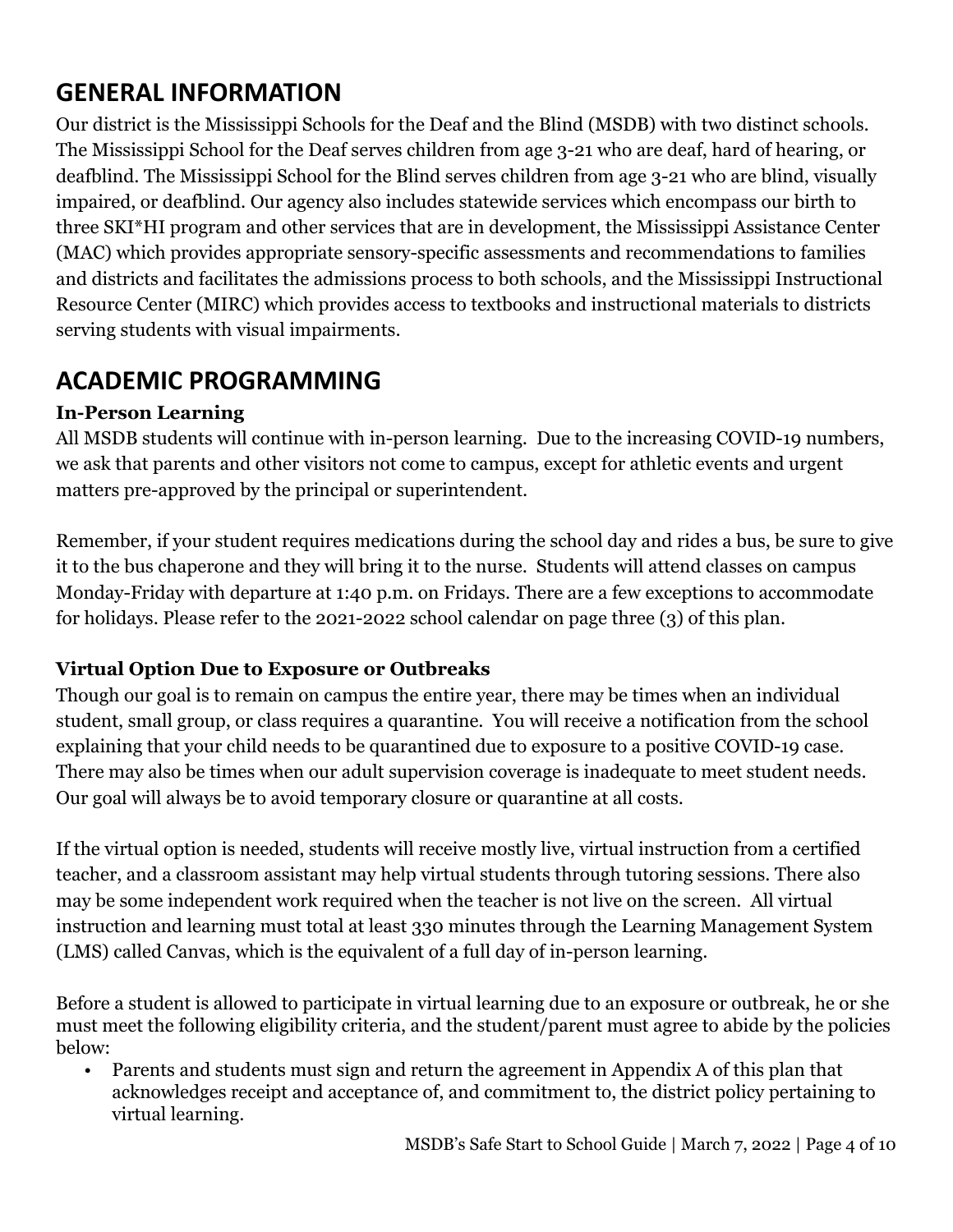- Students MUST have reliable internet connectivity at home, or parents should request a hotspot. If the hotspot will not work, students will be required to complete learning packets, which include the same assignments that would be given in virtual instruction.
- Students must use their school-issued device for virtual learning.
- Students MUST have a designated space for virtual learning that is quiet, private, and free from distractions of other household members and household noises.
- The student MUST maintain good attendance and be logged in on time for each class for a total of 330 minutes each day.
- Virtual students will be held to the same code of student conduct requirements as in-person students.
- All students MUST attend school in-person on designated assessment days (interims, benchmarks, nine-weeks exams, end-of-course exams, and state assessments).
- All students have assurance of equal access/nondiscrimination while participating in virtual learning.
- All students have the assurance of the delivery of Free Appropriate Public Education (FAPE) for students with disabilities including a:
	- a. process for conducting meetings pertaining to the evaluation and eligibility of students with disabilities.
	- b. process for monitoring and documenting student progress and services delivered to students with disabilities; and
	- c. process for ongoing communication with families, teachers, and related service providers.
- All students will have assurance of compliance with Family Educational Rights and Privacy Act (FERPA) while participating in virtual learning.

#### **Technology**

We achieved our goal last year of providing one-to-one, age-appropriate devices to use in the classroom and at home as needed. Internet hotspots will also be available to families who need them if the hotspot will work as an option for Internet access from home. Parents and students will be required to sign the MSDB Acceptable Use Policy before being issued any device. Students and parents will continue to receive training as needed on proper device usage and the online Learning Management System (LMS) called Canvas. Families who still have no Wi-Fi access after all attempts to remedy the issue will be provided learning packets, which include the same assignments that would be given in virtual instruction.

#### **Attendance**

Attendance will be documented as present or absent, whether a student is in-person or virtual. If virtual, the student must sign into Canvas and be present to be counted. If students use learning packets due to lack of wi-fi or have temporary wi-fi issues, each school will make one-on-one contact with a student for the day to authenticate their presence and provide daily evidence of engagement. Students must attend class for a minimum of 330 minutes of instruction per day. After five (5) unexcused absences, an attendance officer will be notified.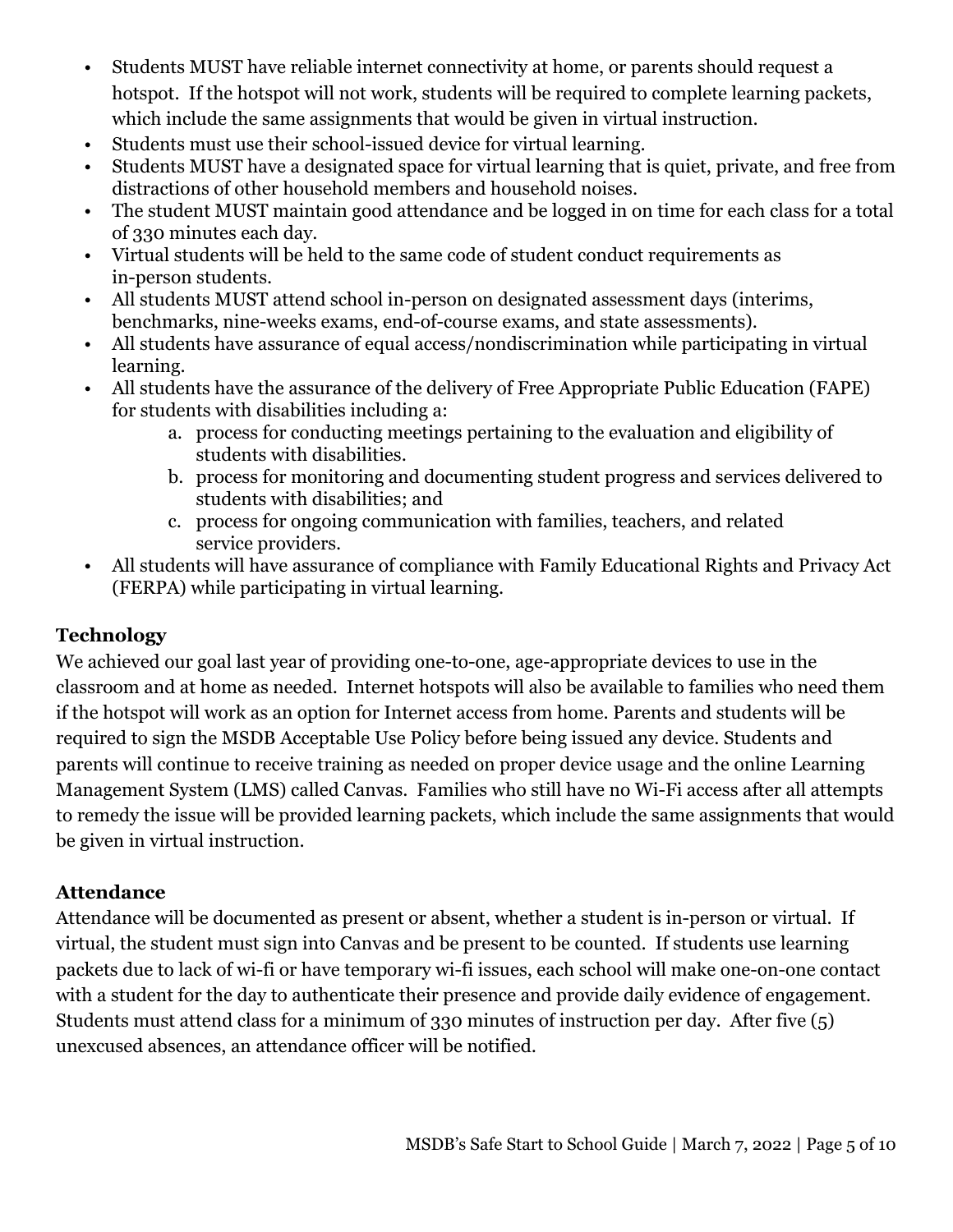# **OPERATIONS**

#### **Transportation**

#### Day Students:

Please check with your local district for their cleaning and sanitizing bus protocols. Please remember if your child is not riding the bus due to illness, emergency, or times of campus closure, it is your responsibility to contact your district's transportation department and let them know.

Residential Students:

- MSDB buses will be sanitized before and after each transportation trip.
- All drivers and passengers will be required to always wear masks.
- Whenever possible, windows may be lowered to encourage air flow.
- Whenever possible, social distancing requirements will be followed.

#### **Food Services**

**Students will once again be eating in the cafeteria since Covid cases are low.** If numbers increase, meals will be provided for students and staff in "to-go" boxes to mitigate spread. Four separate areas on our campus are available to support efforts to social distance during lunch: the cafeteria, student center, bistro, and recreational building. Pick-up times will be staggered to allow for better social distancing if necessary.

# **HEALTH AND SAFETY PROTOCOLS**

#### **Masks**

- **MASKS ARE NOW OPTIONAL on the MSDB campus in all areas including school buses.**
- **Everyone should keep a mask on-hand to show common courtesy and respect when entering someone's personal space (three feet or less).**
- **Social distancing will still be practiced at six feet if at all possible.**

#### **Temperature Checks**

- **● Temperature checks will not be performed daily but will be used if needed to mitigate spread of the virus.**
- Staff will be self-monitoring their health symptoms and not reporting to work if sick and/or fever.

#### **Sanitation & Safety Protocols:**

- 1. Hand sanitizer stations are in the office, cafeteria, dorms, gymnasiums, auditoriums, health center, and all classrooms.
- 2. Restrooms are continuously stocked with soap, and disinfectant spray is being utilized daily for all door knobs, light fixtures, keyboards, and desks.
- 3. Students and staff should use hand sanitizer when entering and leaving any building. Handwashing with soap for 20 seconds or longer is required before leaving the restroom.
- 4. Safety procedures related to visitors will be enhanced by limiting which, if any, exterior doors are unlocked.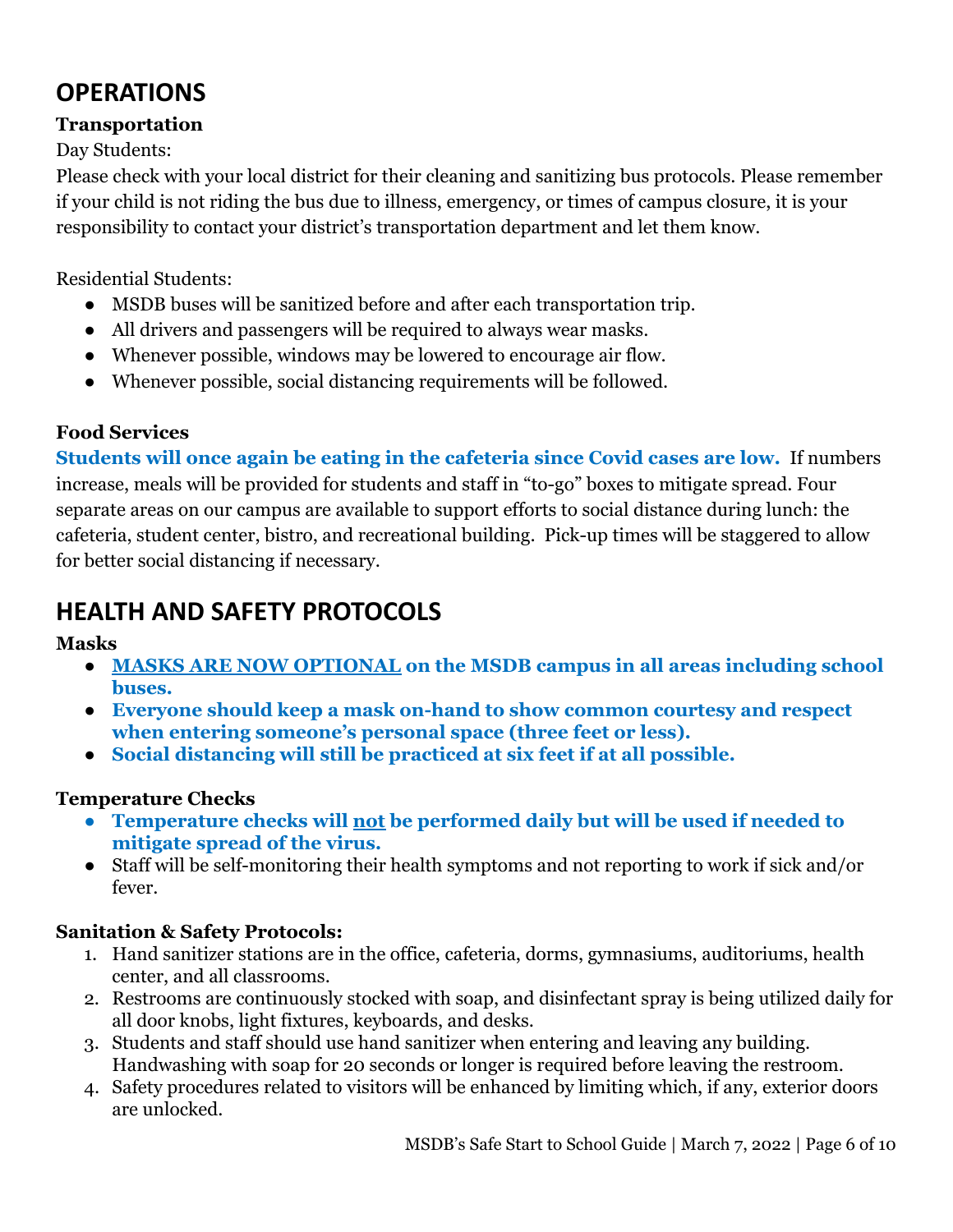- 5. Desks and materials will be wiped down with disinfectants after any in-class transition or sharing of materials.
- 6. Each student will have a 1:1 device for use on campus to avoid cross-contamination.
- 7. Every attempt will be made to have a substitute teacher in the classroom if a teacher becomes ill. Combining classes will be a last resort, and the combined class will follow social distancing guidelines. This may mean moving the classes to a larger space in the building.
- 8. Restrooms are cleaned and sanitized thoroughly each night by the custodial staff.
- 9. The DHH Elementary Annex will sanitize their own bathrooms during the day as needed.
- 10. Residence hall students will have their own bedrooms and bathrooms if possible.
- 11. Residence hall bedrooms and bathrooms will be cleaned each day by the student according to current practice.
- 12. Residence hall doorknobs and light switches will be wiped down and sanitized by residential staff before departing for the day.
- 13. Students and staff will use hand sanitizer upon entering and leaving the residence halls.
- 14. Residence halls will be cleaned thoroughly on Fridays after students leave.

#### **If you test POSITIVE for COVID-19 (Regardless of Vaccination Status):**

- **1.** If a staff member/student tests positive for COVID-19, then he or she must stay at home in isolation for 5 days **after the day of the positive test**. The staff member/student must have improved symptoms after the 5-day isolation period and be fever-free for 24 hours without the use of fever-reducing medications to be able to return to school.
- **2. Please provide a copy or screenshot of the first positive test result to the principal, supervisor, and/or nurse to keep on file. You are not required to retest since you can test positive much later than the 5-day period. Strict mask usage and social distancing is required for 5 days after returning to school.**
- 3. If an individual has no symptoms but tests positive with a rapid test **or home test** and tests negative within 48 hours with the molecular-based test, the individual may return to school and monitor symptoms.
- 4. If a student is sick on campus with COVID-19 symptoms (such as fever of **100.4** or higher, cough, or shortness of breath), he or she must report to the Health Clinic for isolation and evaluation. Parents will be notified to pick up the student and take them for a COVID-19 test immediately. Symptomatic staff members must go off campus for testing immediately as well. Free COVID testing sites and appointment scheduling can be found at [covidschedule.umc.edu](http://covidschedule.umc.edu/) or by calling (601) 496-7200. If the initial test is negative, documentation must be provided to the principal or supervisor for the staff member/student to return to school.

#### **If you are EXPOSED to someone who tests POSITIVE for Covid-19:**

- 1. Administration will begin contact tracing to determine who may have come into close contact with the positive individual (less than 6 feet, at least 15 minutes combined).
- 2. Staff/students who have no symptoms and have been in close contact with someone testing positive for COVID-19, have two (2) options based on **vaccination/booster** status:
	- a. If a person is **vaccinated/boosted** and has no symptoms, he or she can remain at school, monitor symptoms, social distance, **and wear a mask for 5 days**.
	- **b. If a person is unvaccinated or not boosted five (5) months from the second dose of Pfizer/Moderna (or two months from J&J vaccine), he or she must quarantine for 5 days after exposure. Upon return, he/she must wear a mask for 5 days and always social distance.**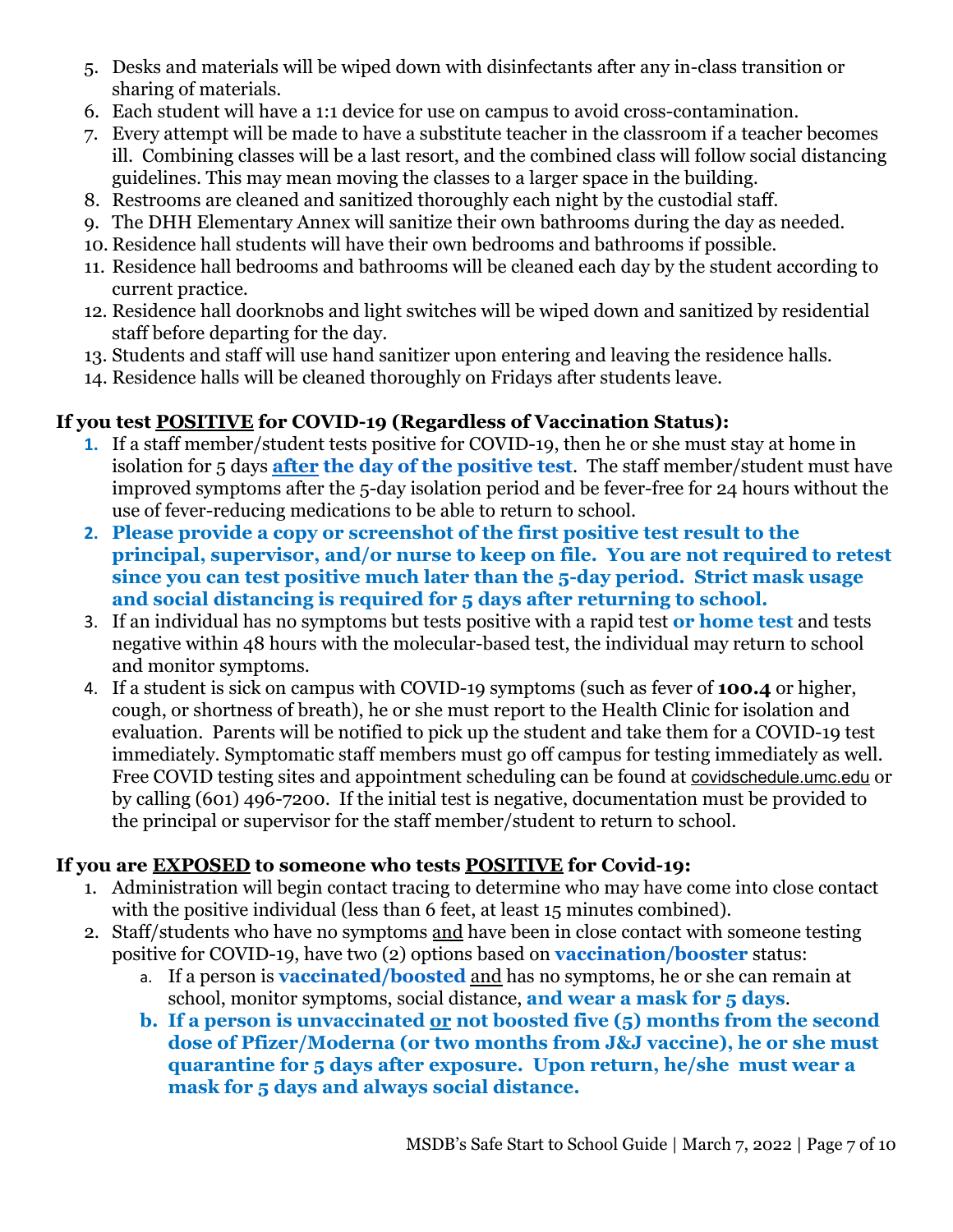- c. Quarantine begins after the last potential exposure to a COVID-positive individual. Example: If one is living in the same household with a COVID-positive individual and unable to separate/isolate from that individual, quarantine will begin when the COVID-positive individual's isolation period ends. If the person can separate/isolate, quarantine begins after last exposure to the COVID-positive individual.
- d. All who are exposed must test on day 5 after exposure to ensure a negative test. **Day one (1) is counted as the day after exposure.** If symptoms occur, individuals should immediately quarantine until a negative test confirms symptoms are not attributable to COVID-19. Staff and students must provide documentation of test results anytime a test is taken off-site. **Results from over-the-counter home testing kits WILL now be accepted.**
- e. A staff member/student does not have to quarantine if he or she has had Covid within the past 3 months if they have no symptoms, regardless of booster status.
- 3. All areas visited by a symptomatic, COVID-positive person will be sanitized and remain vacant for at least 24 hours.
- 4. Administrators may have to temporarily close classrooms, hallways, schools, or campus for cleaning.
- 5. Staff members who are required to isolate due to exposure or a positive test will consult with their supervisor, who will then consult with the superintendent regarding use of leave or working remotely.
- 6. Staff and students who are **not vaccinated/boosted** and have no symptoms are encouraged to do on-campus, rapid testing once per week on Thursdays. If positive, the staff member/student will immediately be given the molecular test and MUST quarantine. If the molecular test is negative, the staff member or student may return to school immediately. Students must have a parent consent form signed before testing can begin. Staff are highly encouraged to take part in COVID-19 testing on Thursdays.
- 7. Staff and students are highly encouraged to provide the principal or supervisor with a copy of his or her vaccination/booster card, if applicable.
- 8. An outbreak is defined as >3 cases of COVID-19 in a classroom or group of 30 or less (sports team, group activity, band, or other) or 10% or more of larger groups infected over a 14-day period. In an outbreak setting, quarantine and exclusion from the school setting will take place for all exposed persons **who are not vaccinated/boosted** in the outbreak group.
- 9. MSDB will consider dismissal of the entire campus under the following conditions.
	- If >3 individual classroom settings, defined groups, or defined buildings are experiencing simultaneous outbreaks, or
	- If multiple absentees or exclusions of students and staff are leading to disruptions in on-campus functioning and impacting the learning environment as determined by the schools.
	- If dismissal of the campus is warranted,
		- All extracurricular activities will be canceled according to MHSAA guidelines.
		- $\circ$  The dismissal time frame will be five (5) days from the date the last COVID-19 case was at the school during the infectious period.
		- The dismissal time frame may have to be extended for issues beyond our control such as delayed testing, extended wait times, infection after the  $5<sup>th</sup>$  day, etc.

Mississippi Department of Health (MSDH) Alert: All persons, including fully vaccinated individuals, infected with COVID-19 must remain in the home or other appropriate residential location for 10 days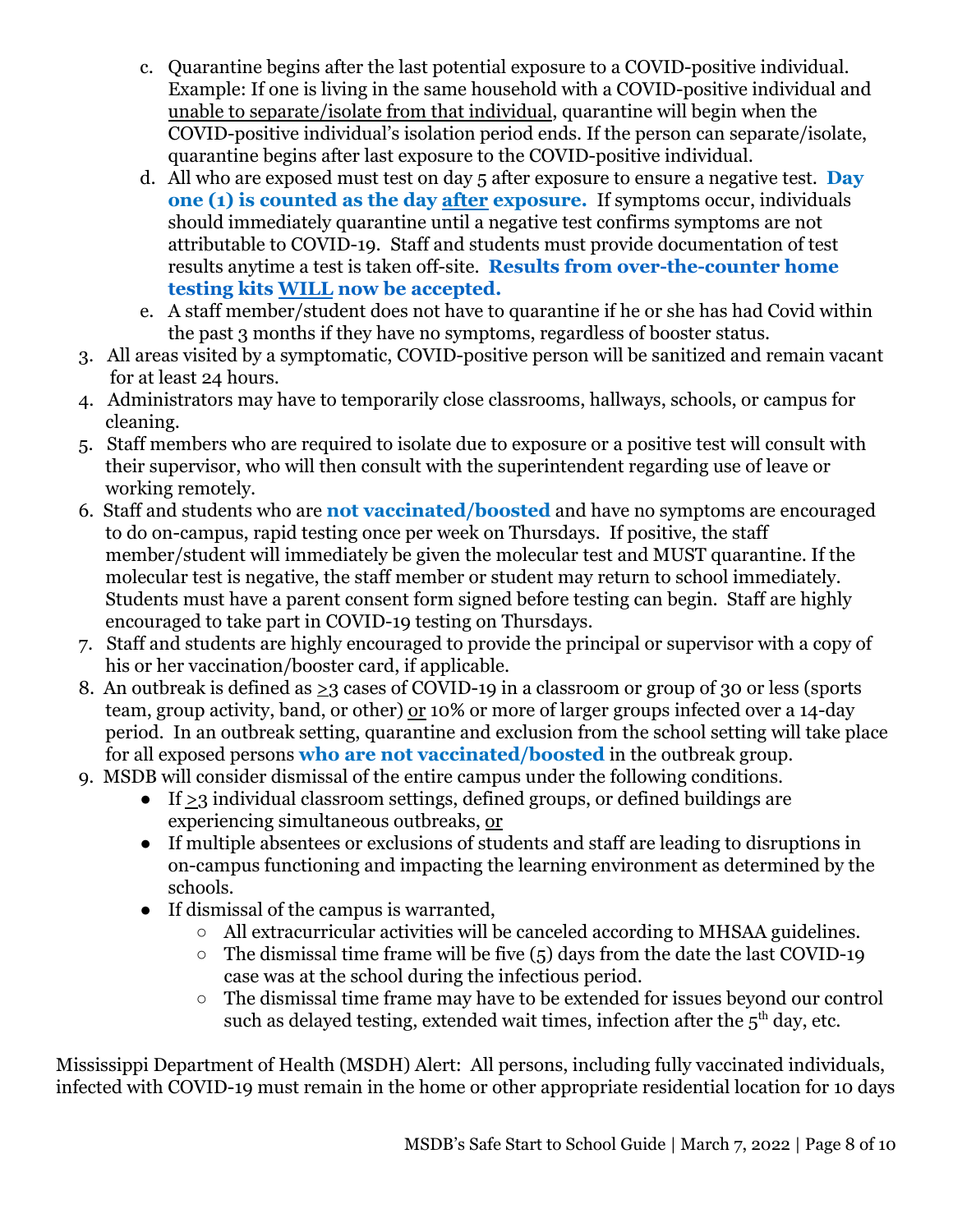from onset of illness. The failure or refusal to obey the lawful order of a health officer is, at a minimum, a misdemeanor punishable by a fine of \$500 or imprisonment for six months or both.

#### **Sports and Events**

MSDB will follow state, county, and city ordinances related to groups of people gathering but reserves the right to create policy above and beyond the ordinance requirements.

# **COMMUNICATIONS**

#### **Primary Health and Safety District Contacts**

Dr. Jeremy Stinson, Superintendent jeremy.stinson@msdbk12.org (601) 984-8203

Dupe Oluwatade, Health Clinic Supervisor modupeola.oluwatade@msdbk12.org (601) 984-8121

#### **Information and Updates**

Follow our Facebook pages:

MSD: <https://www.facebook.com/MississippiSchoolForTheDeaf/> MSB: <https://www.facebook.com/mississippischoolfortheblind/>

Check our websites often:

MSDB: <http://www.msdbk12.org> (coming February 2022) MSD: <http://www.msd.k12.ms.us> MSB: <http://www.msb.k12.ms.us>